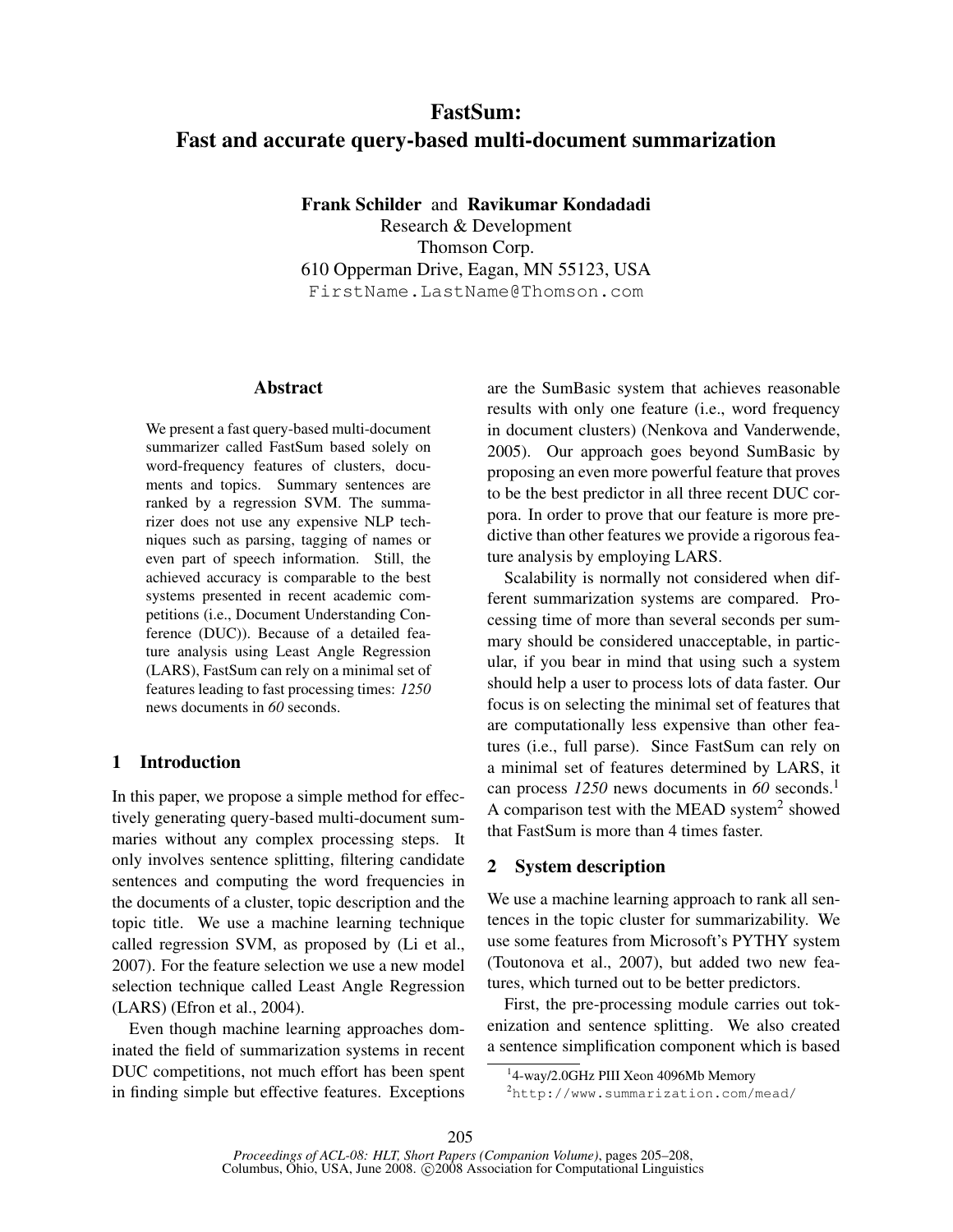on a few regular expressions to remove unimportant components of a sentence (e.g., *As a matter of fact,*). This processing step does not involve any syntactic parsing though. For further processing, we ignore all sentences that do not have at least two exact word matches or at least three fuzzy matches with the topic description.<sup>3</sup>

Features are mainly based on word frequencies of words in the clusters, documents and topics. A cluster contains 25 documents and is associated with a topic. The topic contains a topic title and the topic descriptions. The topic title is list of key words or phrases describing the topic. The topic description contains the actual query or queries (e.g., *Describe steps taken and worldwide reaction prior to introduction of the Euro on January 1, 1999.*).

The features we used can be divided into two sets; word-based and sentence-based. Word-based features are computed based on the probability of words for the different containers (i.e., cluster, document, topic title and description). At runtime, the different probabilities of all words in a candidate sentence are added up and normalized by length. Sentence-based features include the length and position of the sentence in the document. The starred features 1 and 4 are introduced by us, whereas the others can be found in earlier literature.<sup>4</sup>

- \*1 *Topic title frequency* (1): ratio of number of words  $t_i$  in the sentence s that also appear in the topic title  $T$  to the total number of words  $t_{1 \ldots |s|}$  in the sentence  $s: \frac{\sum_{i=1}^{|s|} f_T(t_i)}{|s|}$ , where  $f_{\mathcal{T}}=% {\textstyle\sum\nolimits_{\mathcal{K}}\left( \mathcal{K}_{\mathcal{K}}\right) ^{T}} \sum_{i=1}^{N_{\mathcal{K}}}r_{i}g_{i}^{\dag }$  $\int 1 : t_i \in \mathcal{I}$ 0 : otherwise
- 2 *Topic description frequency* (2): ratio of number of words  $t_i$  in the sentence s that also appear in the topic description  $D$  to the total number of words  $t_{1\ldots|s|}$  in the sentence  $s: \frac{\sum_{i=1}^{|s|} f_D(t_i)}{|s|}$ , where  $f_{\mathcal{D}} =$  $\int 1 : t_i \in \mathcal{D}$ 0 : otherwise
- 3 *Content word frequency*(3): the average content word probability  $p_c(t_i)$  of all content words

 $t_{1 \dots |s|}$  in a sentence s. The content word probability is defined as  $p_c(t_i) = \frac{n}{N}$ , where *n* is the number of times the word occurred in the cluster and  $N$  is the total number of words in the cluster:  $\frac{\sum_{i=1}^{|s|} p_c(t_i)}{|s|}$ 

\*4 *Document frequency* (4): the average document probability  $p_d(t_i)$  of all content words  $t_{1..|s|}$  in a sentence s. The document probability is defined as  $p_d(t_i) = \frac{d}{D}$ , where d is the number of *documents* the word  $t_i$  occurred in for a given cluster and  $D$  is the total number of documents in the cluster:  $\frac{\sum_{i=1}^{|s|} p_d(t_i)}{|s|}$ 

The remaining features are *Headline frequency* (5), *Sentence length* (6), *Sentence position (binary)* (7), and *Sentence position (real)* (8)

Eventually, each sentence is associated with a score which is a linear combination of the above mentioned feature values. We ignore all sentences that do not have at least two exact word matches.<sup>5</sup> In order to learn the feature weights, we trained a SVM on the previous year's data using the same feature set. We used a regression SVM. In regression, the task is to estimate the functional dependence of a dependent variable on a set of independent variables. In our case, the goal is to estimate the score of a sentence based on the given feature set. In order to get training data, we computed the word overlap between the sentences from the document clusters and the sentences in DUC model summaries. We associated the word overlap score to the corresponding sentence to generate the regression data. As a last step, we use the pivoted QR decomposition to handle redundancy. The basic idea is to avoid redundancy by changing the relative importance of the rest of the sentences based on the currently selected sentence. The final summary is created from the ranked sentence list after the redundancy removal step.

## 3 Results

We compared our system with the top performing systems in the last two DUC competitions. With our best performing features, we get ROUGE-2 (Lin, 2004) scores of 0.11 and 0.0925 on 2007 and 2006

<sup>&</sup>lt;sup>3</sup>Fuzzy matches are defined by the OVERLAP similarity (Bollegala et al., 2007) of at least 0.1.

<sup>&</sup>lt;sup>4</sup>The numbers are used in the feature analysis, as in figure 2.

<sup>&</sup>lt;sup>5</sup>This threshold was derived experimentally with previous data.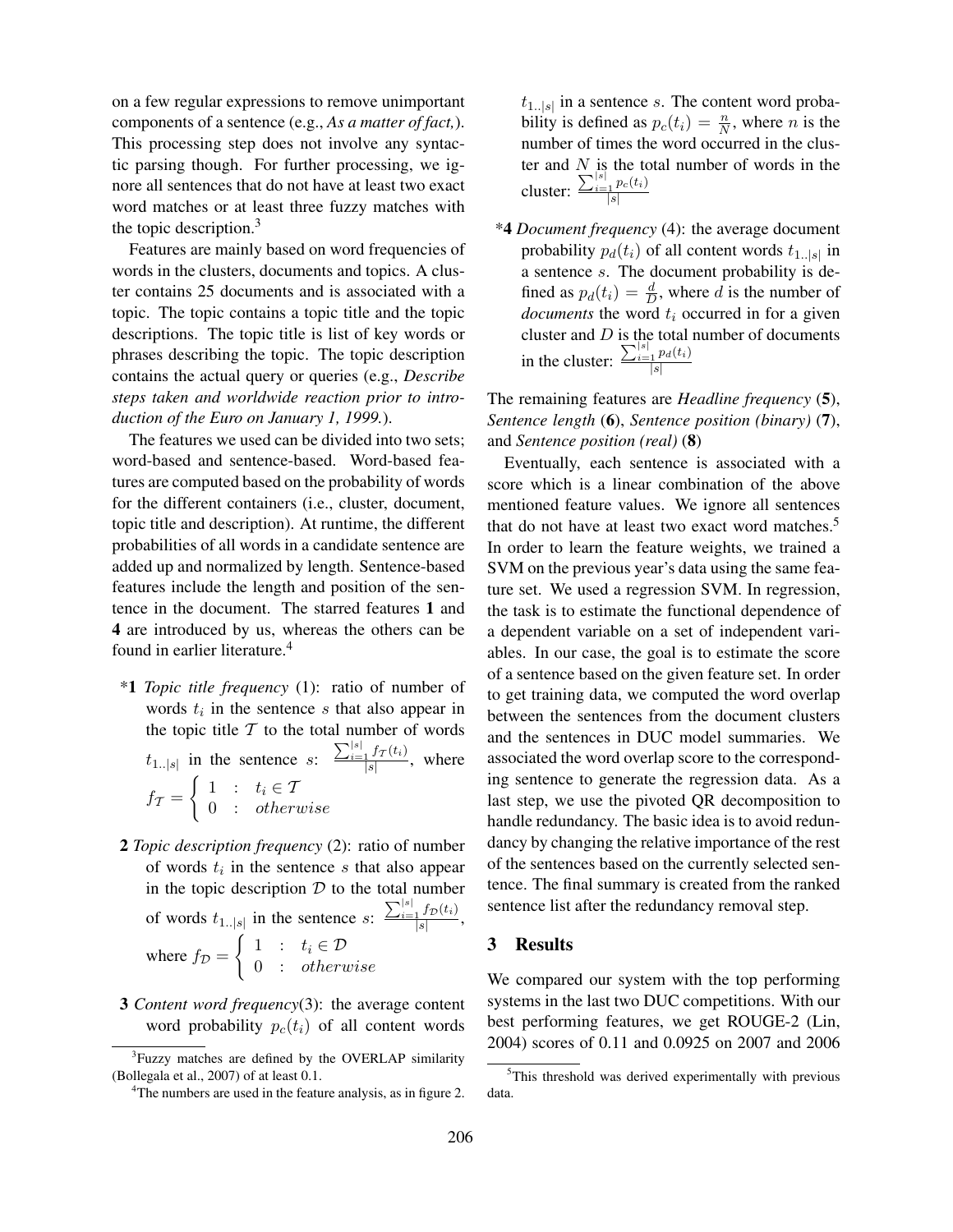

Figure 1: ROUGE-2 results including 95%-confidence intervals for the top 6 systems, FastSum and the generic baseline for DUC 2007

DUC data, respectively. These scores correspond to rank 6th for DUC 2007 and the 2nd rank for DUC 2006. Figure 1 shows a graphical comparison of our system with the top 6 systems in DUC 2007. According to an ANOVA test carried out by the DUC organizers, these 6 systems are significant better than the remaining 26 participating systems.

Note that our system is better than the PYTHY system for 2006, if no sentence simplification was carried out (DUC 2006: 0.089 (without simplification); 0.096 (with simplification)). Sentence simplification is a computationally expensive process, because it requires a syntactic parse.

We evaluated the performance of the FastSum algorithm using each of the features separately. Table 1 shows the ROUGE score (recall) of the summaries generated when we used each of the features by themselves on 2006 and 2007 DUC data, trained on the data from the respective previous year. Using only the Document frequency feature by itself leads to the second best system for DUC 2006 and to the tenth best system for DUC 2007.

This first simple analysis of features indicates that a more rigorous feature analysis would have benefits for building simpler models. In addition, feature selection could be guided by the complexity of the features preferring those features that are computationally inexpensive.

| <b>Feature name</b>             | 2007   | 2006   |
|---------------------------------|--------|--------|
| Title word frequency            | 0.096  | 0.0771 |
| Topic word frequency            | 0.0996 | 0.0883 |
| Content word frequency          | 0.1046 | 0.0839 |
| Document frequency              | 0.1061 | 0.0903 |
| Headline frequency              | 0.0938 | 0.0737 |
| Sentence length                 | 0.054  | 0.0438 |
| Sentence position(binary)       | 0.0522 | 0.0484 |
| Sentence position (real-valued) | 0.0544 | 0.0458 |

Table 1: ROUGE-2 scores of individual features

We chose a so-called model selection algorithm to find a minimal set of features. This problem can be formulated as a shrinkage and selection method for linear regression. The Least Angle Regression (LARS) (Efron et al., 2004) algorithm can be used for computing the least absolute shrinkage and selection operator (LASSO) (Tibshirani, 1996).At each stage in LARS, the feature that is most correlated with the response is added to the model. The coefficient of the feature is set in the direction of the sign of the feature's correlation with the response.

We computed LARS on the DUC data sets from the last three years. The graphical results for 2007 are shown in figure 2. In a LARS graph, features are plotted on the x-axis and the corresponding coefficients are shown on y-axis. The value on the xaxis is the ratio of norm of the coefficent vector to the maximal norm with no constraint. The earlier a feature appears on the x-axis, the better it is. Table 2 summarizes the best four features we determined with LARS for the three available DUC data sets.

| Year | <b>Top Features</b> |
|------|---------------------|
| 2005 | 4251                |
| 2006 | 4321                |
| 2007 | 4352                |

Table 2: The 4 top features for the DUC 2005, 2006 and 2007 data

Table 2 shows that feature 4, document frequency, is consistently the most important feature for all three data sets. Content word frequency (3), on the other hand, comes in as second best feature for 2006 and 2007, but not for 2005. For the 2005 data, the Topic description frequency is the second best feature. This observation is reflected by our single fea-